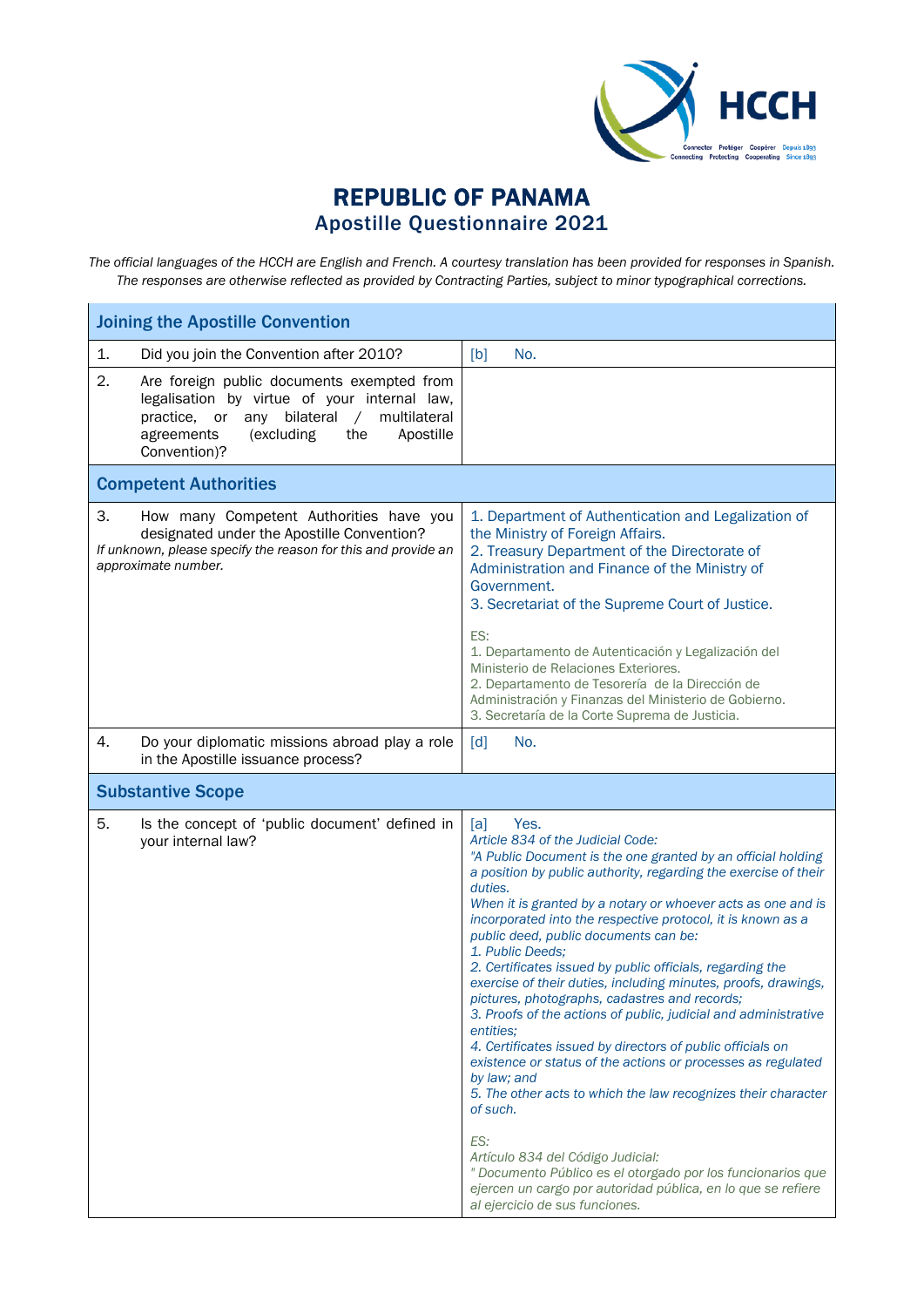|      |                                                                                                                                                                                                                                                                 | Cuando es otorgado por un notario o quien haga sus veces<br>y es incorporado en el respectivo protocolo, se denomina<br>escritura pública, tienen carácter de documento públicos:.<br>1. Escrituras Públicas;<br>2. Los certificados expedidos por los funcionarios públicos,<br>en lo que se refiere al ejercicio<br>de sus funciones, incluyendo actas, constancias, planos,<br>cuadros, fotografías, catastros y<br>registros;<br>3. Las constancia de las actuaciones de las entidades<br>públicas, judiciales y administrativas;<br>4. Los certificados que expidan los directores de oficinas<br>públicas sobre existencia o estado<br>de actuaciones o procesos conforme a lo que regule la ley; y<br>5. Los demás actos a los cuales la ley les reconozca el<br>carácter de tal. |              |        |
|------|-----------------------------------------------------------------------------------------------------------------------------------------------------------------------------------------------------------------------------------------------------------------|------------------------------------------------------------------------------------------------------------------------------------------------------------------------------------------------------------------------------------------------------------------------------------------------------------------------------------------------------------------------------------------------------------------------------------------------------------------------------------------------------------------------------------------------------------------------------------------------------------------------------------------------------------------------------------------------------------------------------------------------------------------------------------------|--------------|--------|
| 6.   | Have you experienced any difficulties<br>in<br>characterising a 'public document' for the<br>purposes of the Apostille Convention?                                                                                                                              | No.<br>[b]                                                                                                                                                                                                                                                                                                                                                                                                                                                                                                                                                                                                                                                                                                                                                                               |              |        |
| 7.   | Has the exclusion of 'documents executed by<br>diplomatic or consular agents' (Art. $1(3)(a)$ ) from<br>the scope of the Apostille Convention given rise<br>to any difficulties?                                                                                |                                                                                                                                                                                                                                                                                                                                                                                                                                                                                                                                                                                                                                                                                                                                                                                          |              |        |
| 7.1. | For Parties that answered yes to Q7.<br>How has previous guidance on the interpretation<br>of the Art. 1(3)(a) exclusion assisted in resolving<br>these difficulties? (E.g. the 'extremely narrow'<br>construction referred to in C&R No 10 of the<br>2016 SC). |                                                                                                                                                                                                                                                                                                                                                                                                                                                                                                                                                                                                                                                                                                                                                                                          |              |        |
| 8.   | Do you think this Art. 1(3)(a) exclusion is justified<br>in the context of the modern operation of the<br>Convention?                                                                                                                                           |                                                                                                                                                                                                                                                                                                                                                                                                                                                                                                                                                                                                                                                                                                                                                                                          |              |        |
| 9.   | Has the exclusion of 'administrative documents<br>dealing directly with commercial or customs<br>operations' (Art. $1(3)(b)$ ) from the scope of the<br>Apostille<br>Convention given<br>rise<br>to<br>any<br>difficulties?                                     |                                                                                                                                                                                                                                                                                                                                                                                                                                                                                                                                                                                                                                                                                                                                                                                          |              |        |
| 9.1. | For Parties that answered yes to Q9.<br>How has previous guidance on the interpretation<br>of the Art. 1(3)(b) exclusion assisted in resolving<br>these difficulties? (E.g. the 'extremely narrow'<br>construction referred to in C&R No 10 of the<br>2016 SC). |                                                                                                                                                                                                                                                                                                                                                                                                                                                                                                                                                                                                                                                                                                                                                                                          |              |        |
| 10.  | Do you think this Art. 1(3)(b) exclusion is justified<br>in the context of the modern operation of the<br>Convention?                                                                                                                                           |                                                                                                                                                                                                                                                                                                                                                                                                                                                                                                                                                                                                                                                                                                                                                                                          |              |        |
| 11.  | Do you issue (outgoing) or accept (incoming)                                                                                                                                                                                                                    |                                                                                                                                                                                                                                                                                                                                                                                                                                                                                                                                                                                                                                                                                                                                                                                          | <b>Issue</b> | Accept |
|      | Apostilles for any of the following categories of<br>document?                                                                                                                                                                                                  | Certificates of origin                                                                                                                                                                                                                                                                                                                                                                                                                                                                                                                                                                                                                                                                                                                                                                   |              |        |
|      |                                                                                                                                                                                                                                                                 | <b>Export licences</b>                                                                                                                                                                                                                                                                                                                                                                                                                                                                                                                                                                                                                                                                                                                                                                   |              |        |
|      |                                                                                                                                                                                                                                                                 | Import licences                                                                                                                                                                                                                                                                                                                                                                                                                                                                                                                                                                                                                                                                                                                                                                          |              |        |
|      |                                                                                                                                                                                                                                                                 | Health and safety certificates<br>issued by the relevant<br>government authorities or<br>agencies                                                                                                                                                                                                                                                                                                                                                                                                                                                                                                                                                                                                                                                                                        |              |        |
|      |                                                                                                                                                                                                                                                                 | Certificates of products<br>registration                                                                                                                                                                                                                                                                                                                                                                                                                                                                                                                                                                                                                                                                                                                                                 |              |        |
|      |                                                                                                                                                                                                                                                                 | Certificates of conformity                                                                                                                                                                                                                                                                                                                                                                                                                                                                                                                                                                                                                                                                                                                                                               |              |        |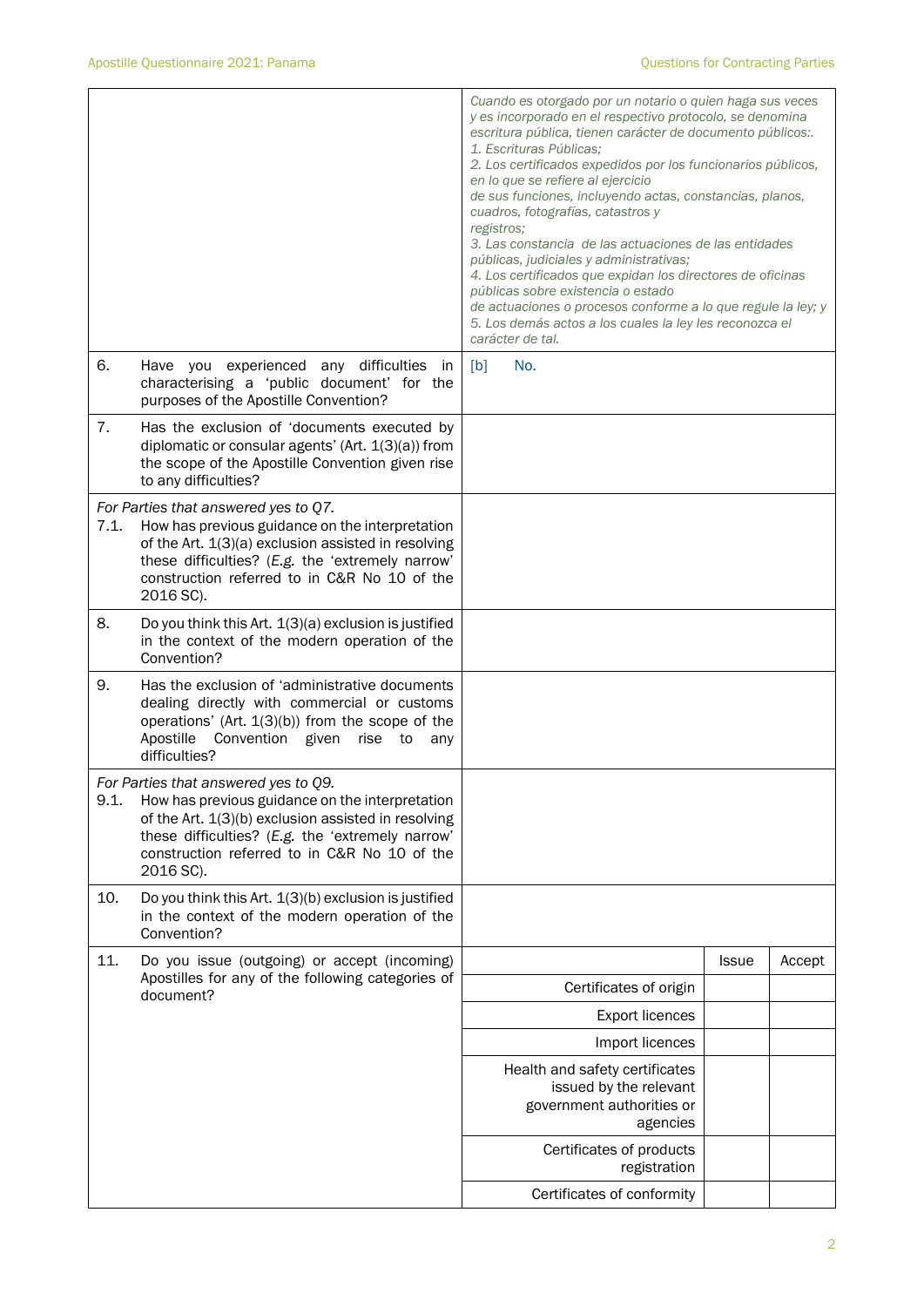|                                                                                                                                  |                                                                                                                                                                                                                                               | End user certificates<br>( <i>i.e.</i> documents certifying that the<br>buyer is the end user of acquired<br>goods)<br>Commercial invoices                                                           |                                                             |                               |   |
|----------------------------------------------------------------------------------------------------------------------------------|-----------------------------------------------------------------------------------------------------------------------------------------------------------------------------------------------------------------------------------------------|------------------------------------------------------------------------------------------------------------------------------------------------------------------------------------------------------|-------------------------------------------------------------|-------------------------------|---|
|                                                                                                                                  | <b>Apostille Process</b>                                                                                                                                                                                                                      |                                                                                                                                                                                                      |                                                             |                               |   |
|                                                                                                                                  | <b>Certification of Public Documents</b>                                                                                                                                                                                                      |                                                                                                                                                                                                      |                                                             |                               |   |
| 12.                                                                                                                              | Do any of your public documents require some<br>other intermediate certification before the<br>issuance of an Apostille?                                                                                                                      |                                                                                                                                                                                                      |                                                             |                               |   |
| For Parties that answered yes to Q12.<br>12.1. What categories of public document require<br>intermediate certification and why? |                                                                                                                                                                                                                                               | Category of public<br>document                                                                                                                                                                       |                                                             | Why certification is required |   |
|                                                                                                                                  |                                                                                                                                                                                                                                               |                                                                                                                                                                                                      |                                                             |                               |   |
|                                                                                                                                  |                                                                                                                                                                                                                                               |                                                                                                                                                                                                      |                                                             |                               |   |
|                                                                                                                                  |                                                                                                                                                                                                                                               |                                                                                                                                                                                                      |                                                             |                               |   |
|                                                                                                                                  | <b>Requesting an Apostille (Outgoing)</b>                                                                                                                                                                                                     |                                                                                                                                                                                                      |                                                             |                               |   |
| 13.                                                                                                                              | How can an Apostille be requested?                                                                                                                                                                                                            | [a]<br>In person.                                                                                                                                                                                    |                                                             |                               | X |
|                                                                                                                                  |                                                                                                                                                                                                                                               | [b]<br>By post.                                                                                                                                                                                      |                                                             |                               |   |
|                                                                                                                                  |                                                                                                                                                                                                                                               | By email.<br>[c]                                                                                                                                                                                     |                                                             |                               |   |
|                                                                                                                                  |                                                                                                                                                                                                                                               | Through a website.<br>$\lceil d \rceil$                                                                                                                                                              |                                                             |                               | X |
|                                                                                                                                  |                                                                                                                                                                                                                                               | Other.<br>[e]                                                                                                                                                                                        |                                                             |                               |   |
| 14.                                                                                                                              | When issuing an Apostille, do you enquire about<br>the State of destination?                                                                                                                                                                  | [a]<br>Yes, in the application form.                                                                                                                                                                 |                                                             |                               |   |
| 15.                                                                                                                              | How long does it take for an Apostille to be<br>issued?                                                                                                                                                                                       | Other requests<br>(from the time of<br>In-person request<br>(paper Apostille)<br>receipt) (paper<br>Apostille)                                                                                       |                                                             | e-Apostille requests          |   |
|                                                                                                                                  |                                                                                                                                                                                                                                               |                                                                                                                                                                                                      | On the spot                                                 |                               |   |
| 16.                                                                                                                              | Does your Competent Authority impose a fee for<br>issuing an Apostille?                                                                                                                                                                       | Yes, a single price for all Apostilles.<br>[a]<br>One-time price for all Apostilles: USD/2.00 for the paperwork                                                                                      |                                                             |                               |   |
|                                                                                                                                  |                                                                                                                                                                                                                                               | trámite                                                                                                                                                                                              | ES: Precio único para todas las Apostillas: USD/2.00 por el |                               |   |
|                                                                                                                                  | <b>Issuing an Apostille (Outgoing)</b>                                                                                                                                                                                                        |                                                                                                                                                                                                      |                                                             |                               |   |
| 17.                                                                                                                              | How is the origin of a public document verified<br>for the purpose of issuing an Apostille (i.e.<br>verification of the authenticity of the signature,<br>the capacity of the signer, and the identity of the<br>seal / stamp (Art. $5(2)$ )? | Single Competent Authority.<br>[a]<br>An electronic database of sample signatures /<br>$\left[\text{iii}\right]$<br>seals / stamps.                                                                  |                                                             |                               |   |
| 18.                                                                                                                              | How does a Competent Authority address<br>situations where it is unable to verify the origin<br>of the public document?                                                                                                                       | The Competent Authority will contact the issuing<br>[b]<br>authority to confirm authenticity but will not issue the<br>Apostille until the new signature, stamp or seal is added<br>to the database. |                                                             |                               |   |
| 19.                                                                                                                              | In what language(s) are the 10 standard items<br>of your Apostilles available?                                                                                                                                                                | [a]<br>In one language.<br>Spanish<br>ES: Español                                                                                                                                                    |                                                             |                               |   |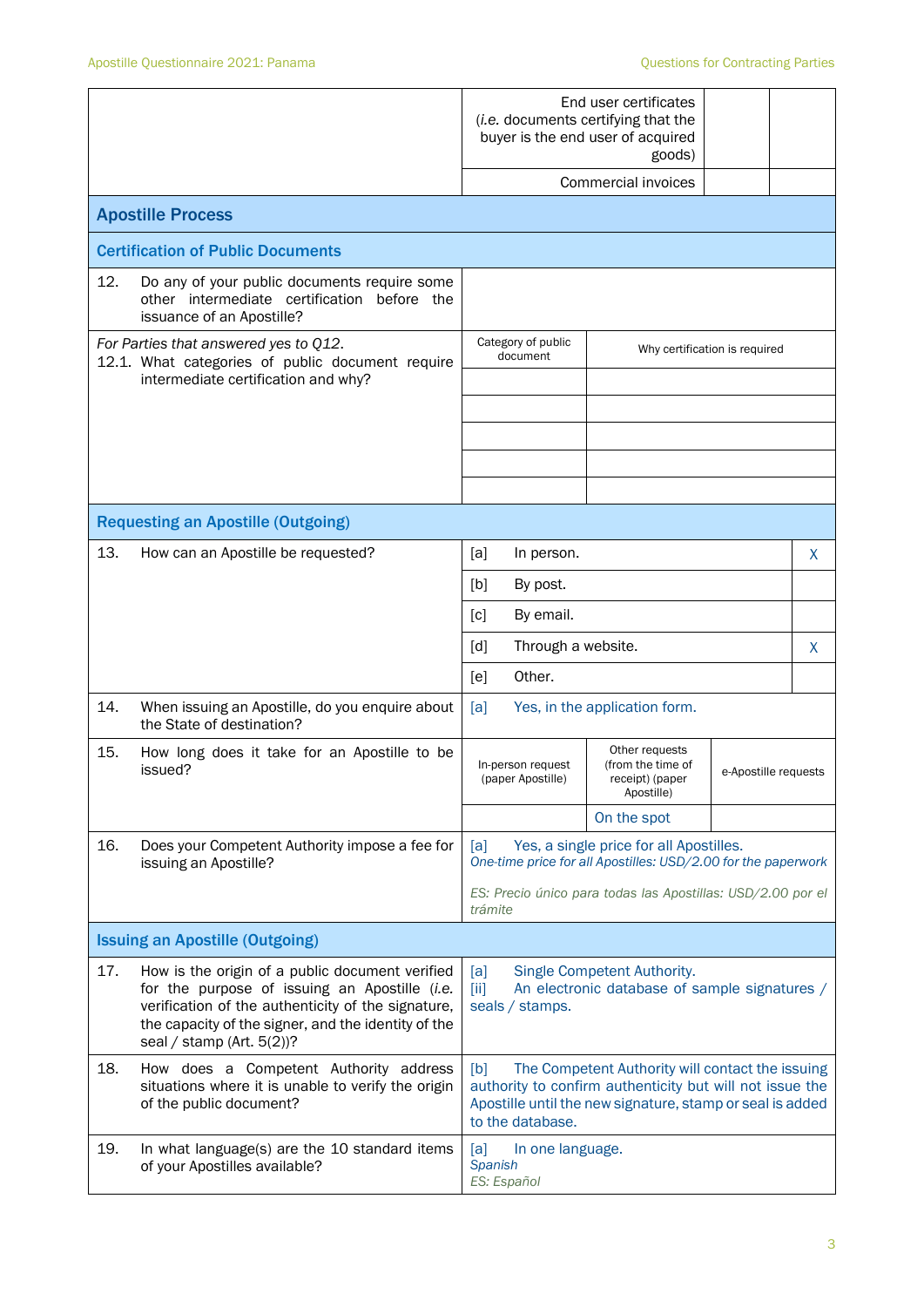## Apostille Questionnaire 2021: Panama <br>
Apostille Questions for Contracting Parties

| 20. | In what language(s) are the blank fields of your<br>Apostilles filled in?                                                                                                                      | In one language.<br>[a]<br><b>Spanish</b><br>ES: Español                                                                                                                                                                                                                                                                                                                                                                                                                                                                                                                                                                                                                                                   |  |  |
|-----|------------------------------------------------------------------------------------------------------------------------------------------------------------------------------------------------|------------------------------------------------------------------------------------------------------------------------------------------------------------------------------------------------------------------------------------------------------------------------------------------------------------------------------------------------------------------------------------------------------------------------------------------------------------------------------------------------------------------------------------------------------------------------------------------------------------------------------------------------------------------------------------------------------------|--|--|
| 21. | How are the blank fields of your Apostilles filled<br>in?                                                                                                                                      | [b]<br>Using computer software.<br><b>SIGOB</b>                                                                                                                                                                                                                                                                                                                                                                                                                                                                                                                                                                                                                                                            |  |  |
|     | <b>Apostille Registers</b>                                                                                                                                                                     |                                                                                                                                                                                                                                                                                                                                                                                                                                                                                                                                                                                                                                                                                                            |  |  |
| 22. | How is your Apostille register, required by<br>Article 7, maintained?                                                                                                                          | [a]<br>Single Competent Authority.<br>Electronic form, not publicly accessible online.<br>[iii]                                                                                                                                                                                                                                                                                                                                                                                                                                                                                                                                                                                                            |  |  |
| 23. | What particulars are contained in your Apostille<br>register?                                                                                                                                  | Number and date of the Apostille<br>[a]<br>X<br>(required).                                                                                                                                                                                                                                                                                                                                                                                                                                                                                                                                                                                                                                                |  |  |
|     |                                                                                                                                                                                                | [b]<br>Name and capacity of the person signing<br>the document and $/$ or the name of<br>$\mathsf{X}$<br>authority whose seal or stamp is affixed<br>(required).                                                                                                                                                                                                                                                                                                                                                                                                                                                                                                                                           |  |  |
|     |                                                                                                                                                                                                | Name and / or type of underlying<br>[c]<br>document.                                                                                                                                                                                                                                                                                                                                                                                                                                                                                                                                                                                                                                                       |  |  |
|     |                                                                                                                                                                                                | [d]<br>Description of the contents of underlying<br>document.                                                                                                                                                                                                                                                                                                                                                                                                                                                                                                                                                                                                                                              |  |  |
|     |                                                                                                                                                                                                | Name of the applicant.<br>[e]                                                                                                                                                                                                                                                                                                                                                                                                                                                                                                                                                                                                                                                                              |  |  |
|     |                                                                                                                                                                                                | State of destination.<br>$[f]$                                                                                                                                                                                                                                                                                                                                                                                                                                                                                                                                                                                                                                                                             |  |  |
|     |                                                                                                                                                                                                | Copy of the Apostille.<br>[g]                                                                                                                                                                                                                                                                                                                                                                                                                                                                                                                                                                                                                                                                              |  |  |
|     |                                                                                                                                                                                                | Copy of the underlying document.<br>[h]                                                                                                                                                                                                                                                                                                                                                                                                                                                                                                                                                                                                                                                                    |  |  |
|     |                                                                                                                                                                                                | Other.<br>$[1]$                                                                                                                                                                                                                                                                                                                                                                                                                                                                                                                                                                                                                                                                                            |  |  |
| 24. | Is there a limit to how long records can be<br>retained on the Apostille register?                                                                                                             | [a]<br>Yes, up to five years.                                                                                                                                                                                                                                                                                                                                                                                                                                                                                                                                                                                                                                                                              |  |  |
| 25. | If your register is not publicly accessible, how<br>frequently do your Competent Authorities<br>receive requests to verify an Apostille they have<br>issued in the register?                   | [b]<br>Once per year.                                                                                                                                                                                                                                                                                                                                                                                                                                                                                                                                                                                                                                                                                      |  |  |
|     | <b>Technology &amp; the e-APP</b>                                                                                                                                                              |                                                                                                                                                                                                                                                                                                                                                                                                                                                                                                                                                                                                                                                                                                            |  |  |
| 26. | Under your internal law, do you recognise<br>electronic / digital signatures as functionally<br>equivalent to handwritten signatures (i.e. can a<br>public document be signed electronically)? | No.<br>[b]                                                                                                                                                                                                                                                                                                                                                                                                                                                                                                                                                                                                                                                                                                 |  |  |
| 27. | Under your internal law, are public documents<br>executed, or able to be executed, in electronic<br>form (whether or not they are to be used abroad<br>under the Convention)?                  | No, public documents are never executed in<br>[b]<br>electronic form.                                                                                                                                                                                                                                                                                                                                                                                                                                                                                                                                                                                                                                      |  |  |
| 28. | Do you issue e-Apostilles?                                                                                                                                                                     | No.<br>[b]<br>$[1]$<br>We are studying the use of e-Apostilles and plan<br>to implement the e-Apostille component.<br>Panama is in the process of creating the mechanism for the<br>implementation of the electronic apostille.<br>We have received the collaboration of the HCCH Regional<br>Office, to achieve the best practices of the region in the<br>implementation of the electronic apostille.<br>ES: Panamá esta en proceso de creación del mecanismo<br>para la implementación de la apostilla electrónica.<br>Hemos recibido la colaboración de la Oficina Regional de<br>HCCH, para la consecución de las mejores prácticas de la<br>región en la implementación de la apostilla electrónica. |  |  |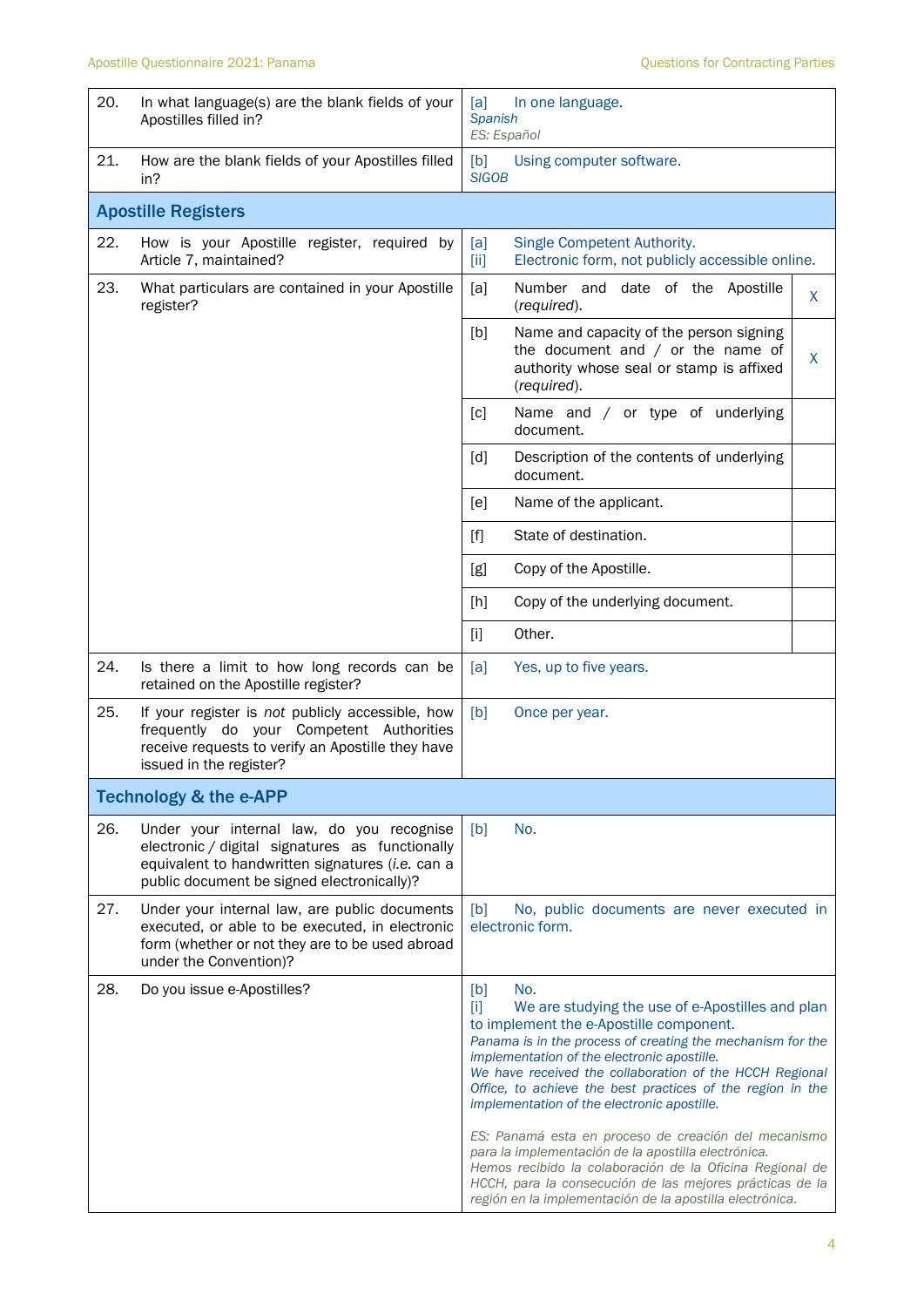| For Parties that answered no to Q28.                                                                                                                              | Internal law limitations.<br>[a]                                                                                                          |
|-------------------------------------------------------------------------------------------------------------------------------------------------------------------|-------------------------------------------------------------------------------------------------------------------------------------------|
| 28.1. What challenges are you facing that may prevent<br>you from implementing the e-Apostille?                                                                   | [b]<br>Judicial or administrative structure.                                                                                              |
|                                                                                                                                                                   | [c]<br>Implementation challenges (e.g. lack of<br>X<br>resources, lack of infrastructure).                                                |
|                                                                                                                                                                   | [d]<br>Cost.                                                                                                                              |
|                                                                                                                                                                   | System interoperability / compatibility.<br>[e]                                                                                           |
|                                                                                                                                                                   | $[f]$<br>Security concerns.                                                                                                               |
|                                                                                                                                                                   | Other.<br>[g]                                                                                                                             |
| For Parties that answered no to Q28.<br>28.2. How do you issue an Apostille for a public<br>document executed in electronic form?                                 | Public documents are never executed<br>[a]<br>- in<br>electronic form.                                                                    |
| 29.<br>Are your authorities<br>equipped to<br>accept<br>incoming e-Apostilles?                                                                                    | $\lceil c \rceil$<br>No.<br>We do not have a electronic system of registration, unlike the<br>countries that issue electronic Apostilles. |
|                                                                                                                                                                   | ES: No contamos con sistema de registro electrónico en<br>líneas de los paises que emiten apostillas electrónicas.                        |
| 30.<br>Do you maintain an e-Register?                                                                                                                             | Yes.<br>[a]                                                                                                                               |
| For Parties that answered yes to Q30.<br>30.2. What technology is used to maintain your<br>e-Register?                                                            | Other.<br>$\lceil c \rceil$<br>We have the Information and Management System for<br>Governance (PNUD-SIGOB).                              |
|                                                                                                                                                                   | ES: Contamos con el Sistema de Información y Gestión para<br>la Gobernabilidad (SIGOB-PNUD).                                              |
| 31.<br>Have you been in contact with other Competent<br>Authorities that operate an e-APP component<br>and exchanged information and / or relevant<br>experience? | No.<br>[b]                                                                                                                                |
| <b>Issues with Apostilles</b>                                                                                                                                     |                                                                                                                                           |
| 32.<br>Has an Apostille <i>issued</i> by your Competent<br>Authority ever been refused by the authorities of<br>another Contracting Party on the following        | [a]<br>Form requirements (e.g. square-shaped,<br>sides of at least nine centimetres, border,<br>ink, etc).                                |
| grounds:                                                                                                                                                          | [b]<br>The manner in which the Apostille was<br>affixed / attached to the underlying<br>document.                                         |
|                                                                                                                                                                   | The Apostille was not signed.<br>[c]                                                                                                      |
|                                                                                                                                                                   | of<br>the<br>[d]<br>One<br>standard<br>or<br>more<br>informational items were not filled in.                                              |
|                                                                                                                                                                   | The Apostille was in electronic form (an<br>[e]<br>e-Apostille).                                                                          |
|                                                                                                                                                                   | The underlying public document was in<br>$[1]$<br>electronic form.                                                                        |
|                                                                                                                                                                   | The underlying public document had<br>[g]<br>expired / was not issued within a certain<br>timeframe.                                      |
|                                                                                                                                                                   | The underlying document was not a<br>[h]<br>public document under the law of the<br>destination.                                          |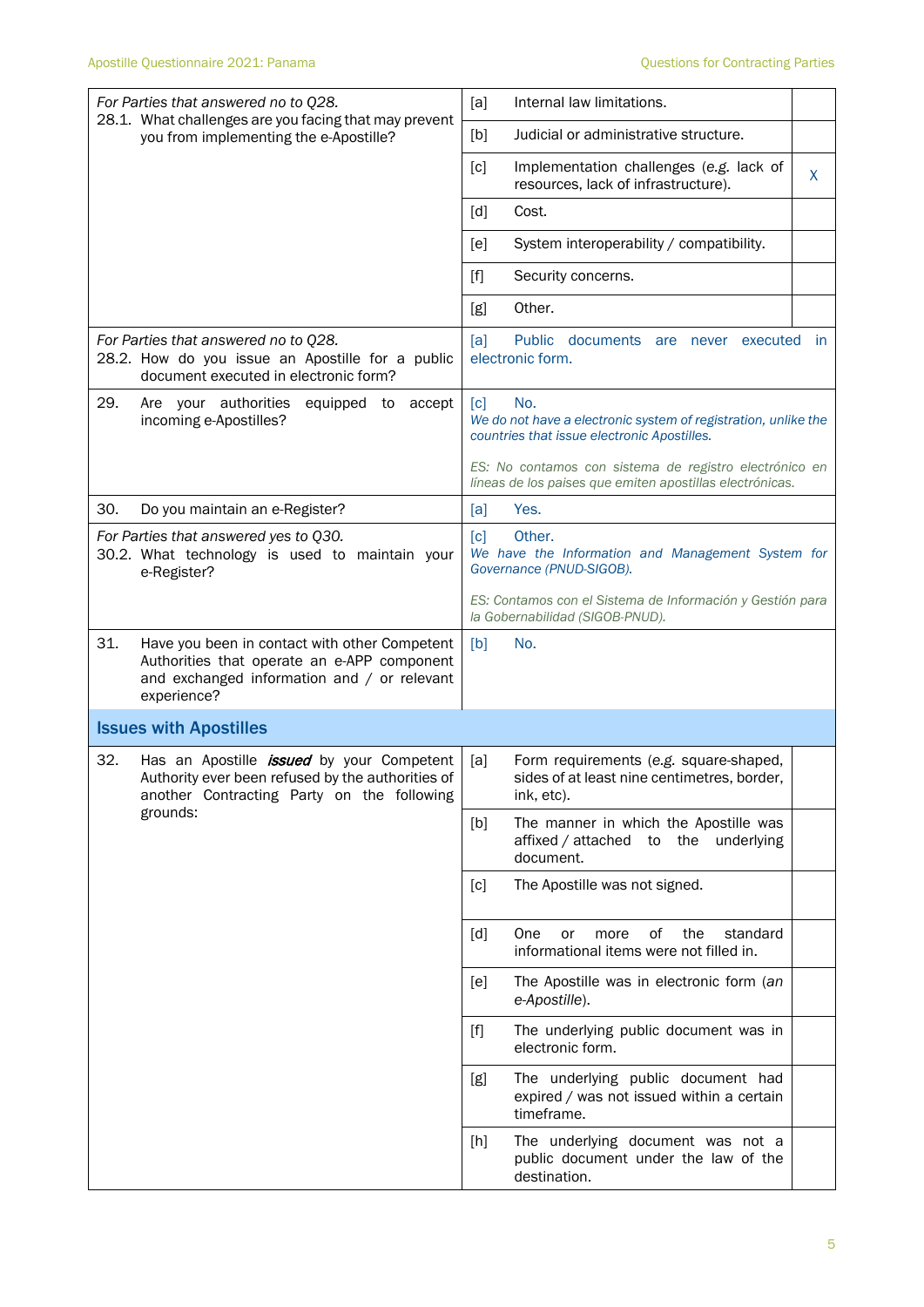|     |                                                                                                                                                                                                                                                                                                                                          | $[1]$             | Other.                                                                                              |   |
|-----|------------------------------------------------------------------------------------------------------------------------------------------------------------------------------------------------------------------------------------------------------------------------------------------------------------------------------------------|-------------------|-----------------------------------------------------------------------------------------------------|---|
|     |                                                                                                                                                                                                                                                                                                                                          | [j]               | Unknown.                                                                                            |   |
|     |                                                                                                                                                                                                                                                                                                                                          | [k]               | No / Not applicable.                                                                                | X |
| 33. | Has your Competent Authority ever been<br>requested by external Competent Authorities to<br>certify or confirm your procedure for issuing<br>Apostilles?                                                                                                                                                                                 | [b]               | No.                                                                                                 |   |
| 34. | Has an Apostille received by your authorities<br>ever been refused on the following grounds:                                                                                                                                                                                                                                             | [a]               | The issuing State was not a Contracting<br>Party to the Apostille Convention.                       |   |
|     |                                                                                                                                                                                                                                                                                                                                          | [b]               | Form requirements (e.g. square-shaped,<br>sides of at least nine centimetres, border,<br>ink, etc). |   |
|     |                                                                                                                                                                                                                                                                                                                                          | [c]               | The manner in which the Apostille was<br>affixed / attached to<br>the<br>underlying<br>document.    |   |
|     |                                                                                                                                                                                                                                                                                                                                          | $\lceil d \rceil$ | The Apostille was not signed.                                                                       |   |
|     |                                                                                                                                                                                                                                                                                                                                          | [e]               | of<br>the<br>standard<br>One<br>or<br>more<br>informational items were not filled in.               |   |
|     |                                                                                                                                                                                                                                                                                                                                          | $[f]$             | The Apostille was in electronic form (an<br>e-Apostille).                                           |   |
|     |                                                                                                                                                                                                                                                                                                                                          | [g]               | The underlying public document was in<br>electronic form.                                           |   |
|     |                                                                                                                                                                                                                                                                                                                                          | [h]               | The underlying public document had<br>expired / was not issued within a certain<br>timeframe.       |   |
|     |                                                                                                                                                                                                                                                                                                                                          | $[1]$             | The underlying document was not a<br>public document under the law of the<br>destination.           |   |
|     |                                                                                                                                                                                                                                                                                                                                          | [j]               | Other.                                                                                              |   |
|     |                                                                                                                                                                                                                                                                                                                                          | [k]               | Unknown.                                                                                            |   |
|     |                                                                                                                                                                                                                                                                                                                                          | $[]$              | No / Not applicable.                                                                                | X |
|     | <b>Miscellaneous</b>                                                                                                                                                                                                                                                                                                                     |                   |                                                                                                     |   |
| 35. | Would you be interested in attending the 2021<br>meeting of the Special Commission on the<br>practical operation of the Apostille Convention?                                                                                                                                                                                            | [a]               | Yes, if possible, in person.                                                                        |   |
| 36. | Have<br>you<br>encountered<br>persistent<br>any<br>difficulties,<br>issues, or challenges<br>in the<br>operation of the Apostille Convention that you<br>would like discussed at the 2021 Special<br>Commission?<br>If yes, would you like your answer to this question to be<br>published without reference to your authority or State? | [b]               | No.                                                                                                 |   |